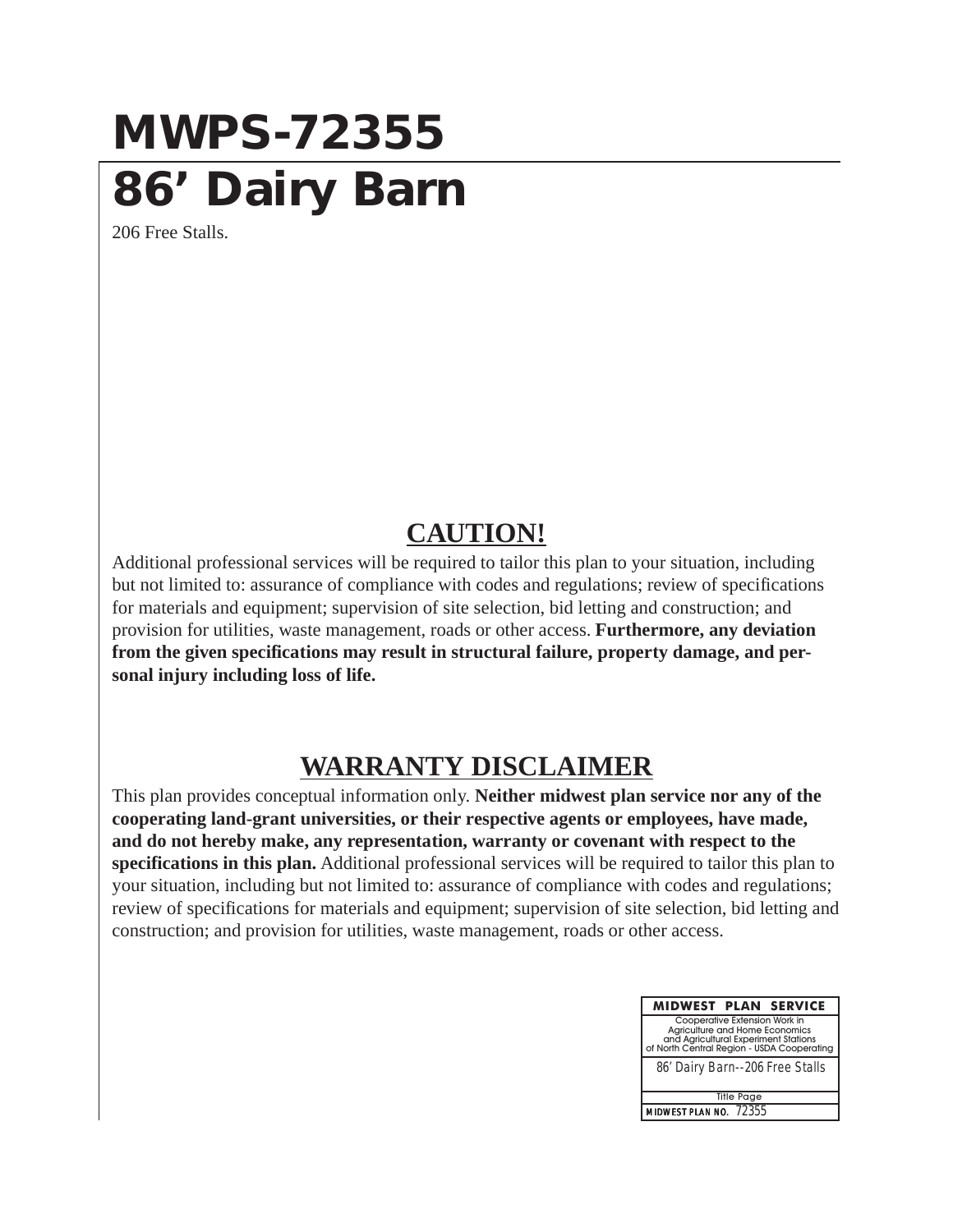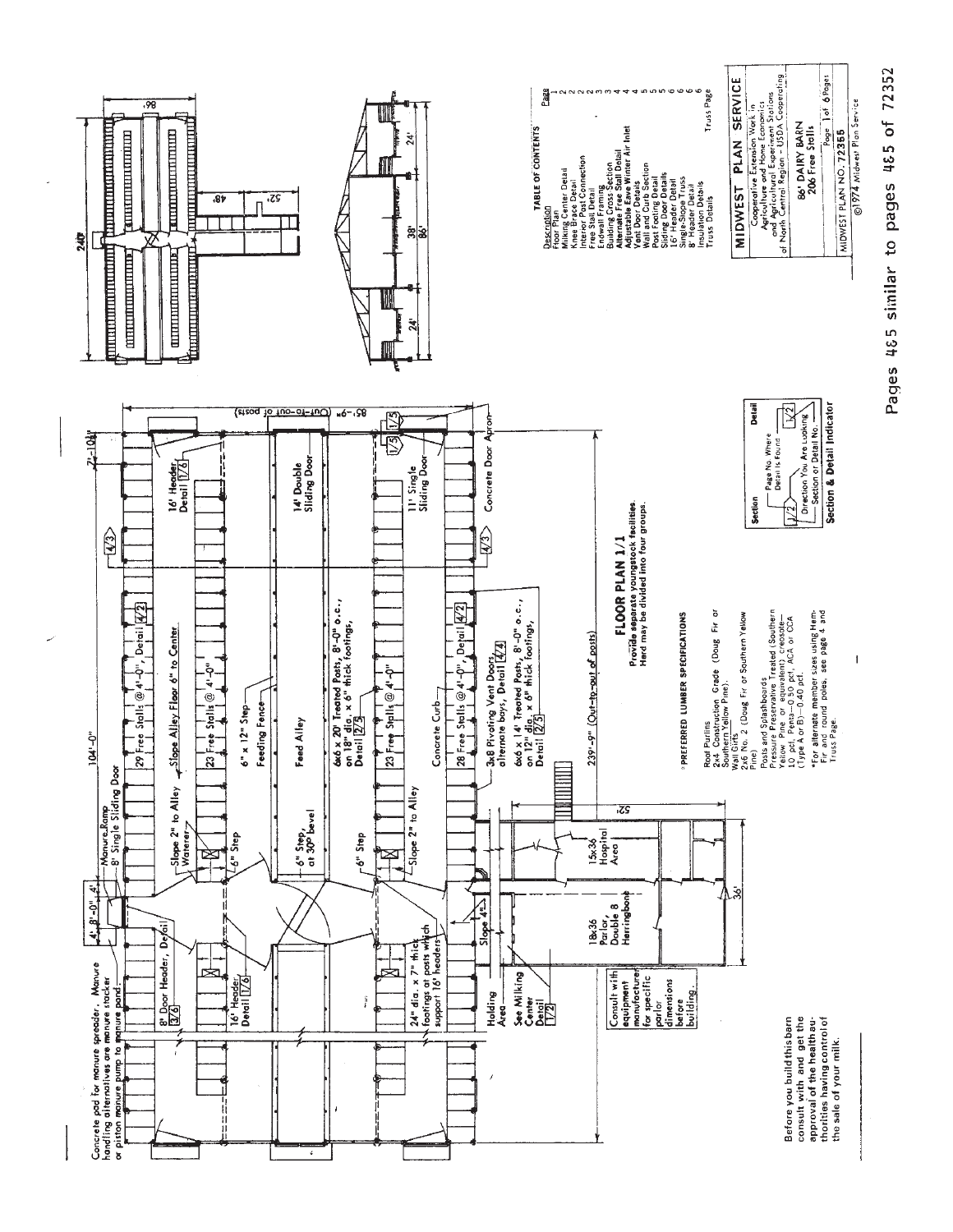

 $\frac{1}{\sqrt{2}}$ 

 $\lambda$ 

 $\frac{1}{2}$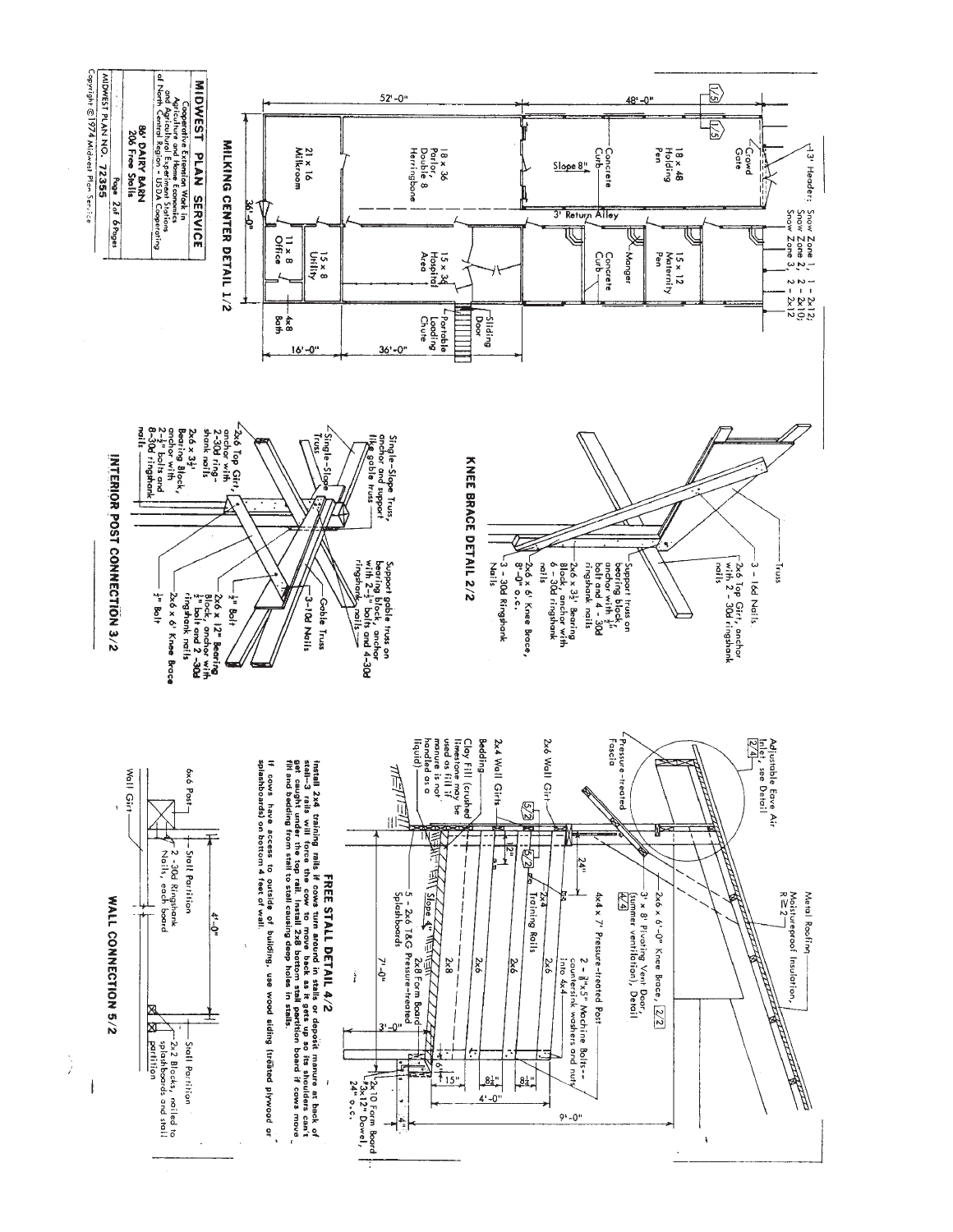

ESTIMATING LIST

Cooperative Extension Work in<br>Apticulture and Home Economics<br>of North Central Region – USDA Cooperating<br>of North Central Region – USDA Cooperating MIDWEST PLAN SERVICE 2,300 12,750 114317<br>00000004<br>00000000 230  $8804$ 625 465<br>206 Posts (pressure treated)<br>Pu65 s, feet<br>Pu65 s, feet<br>2,44's, feet 3) and Truss Ties<br>Giracles<br>Spaces and maulation, sq ft<br>Spaceme and Insulation, sq ft<br>Rodine and Insulation, sq ft Concrete<br>Alleys and Curbs, cubic yards Siding, sq ft<br>Pivoting Vent Doors (3' x 8')<br>Silding Door Feeding Fence, ft<br>Free Stalls (4' x 7')

Page 3of 6 Pages

86' DAIRY BARN

206 Free Stalls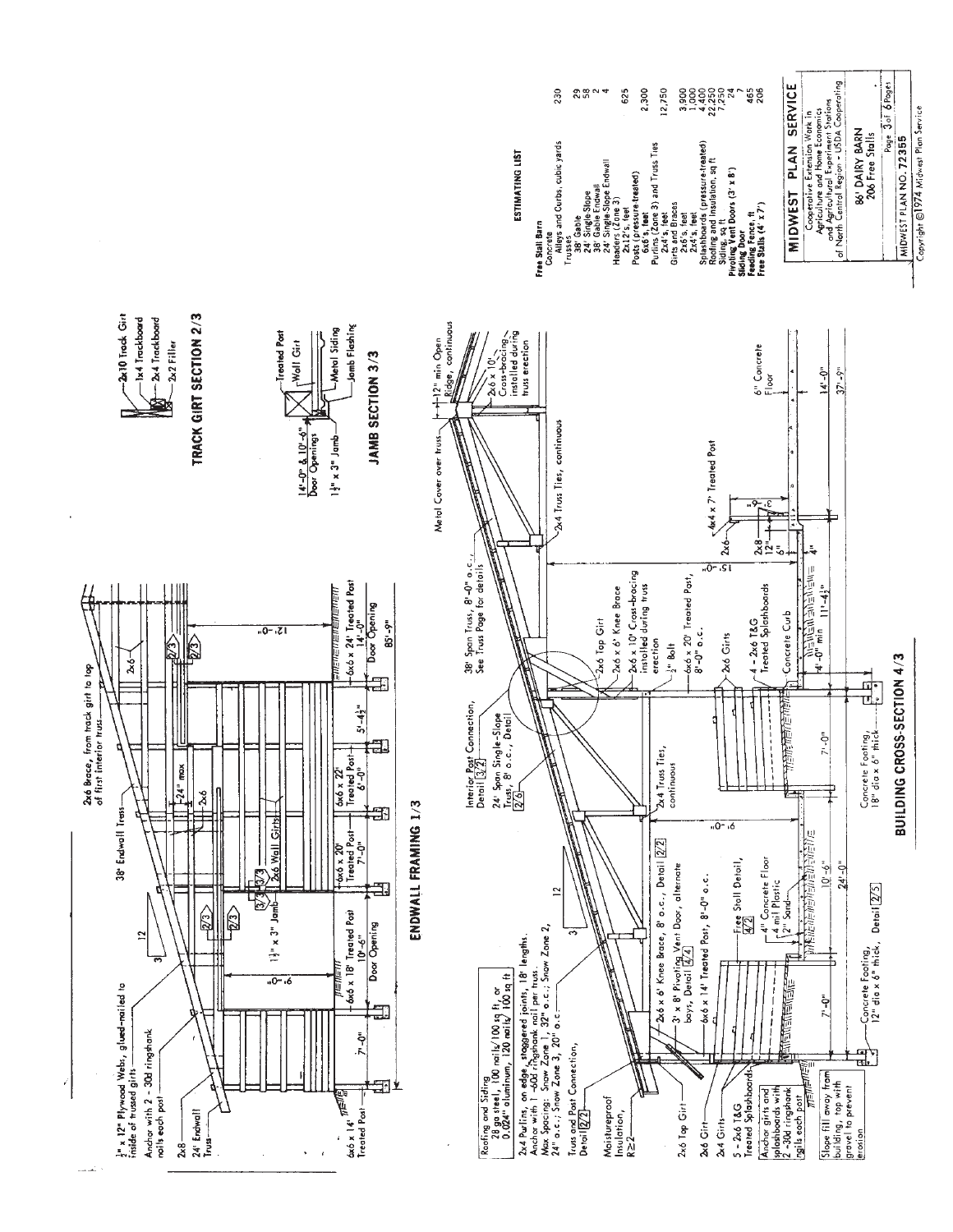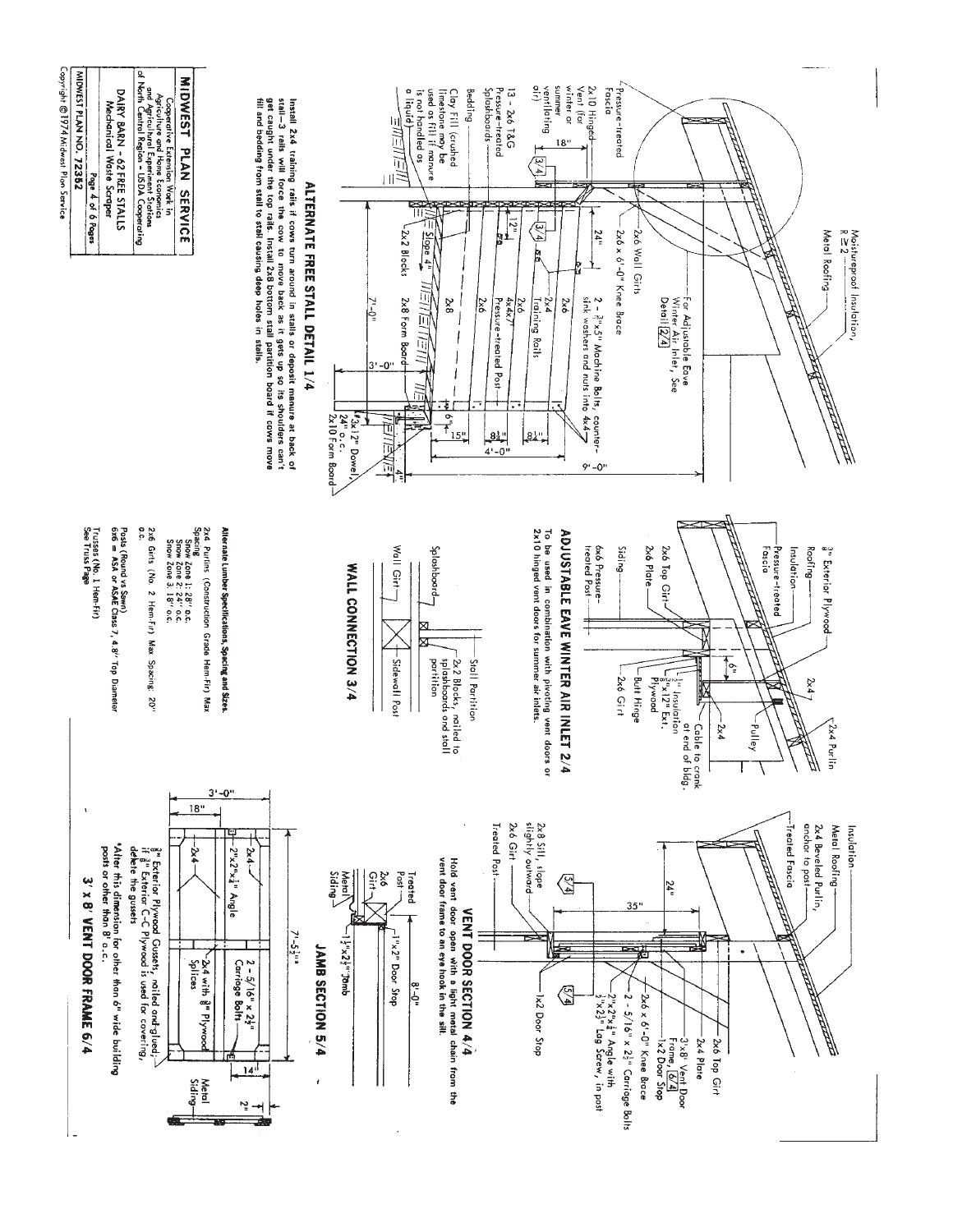